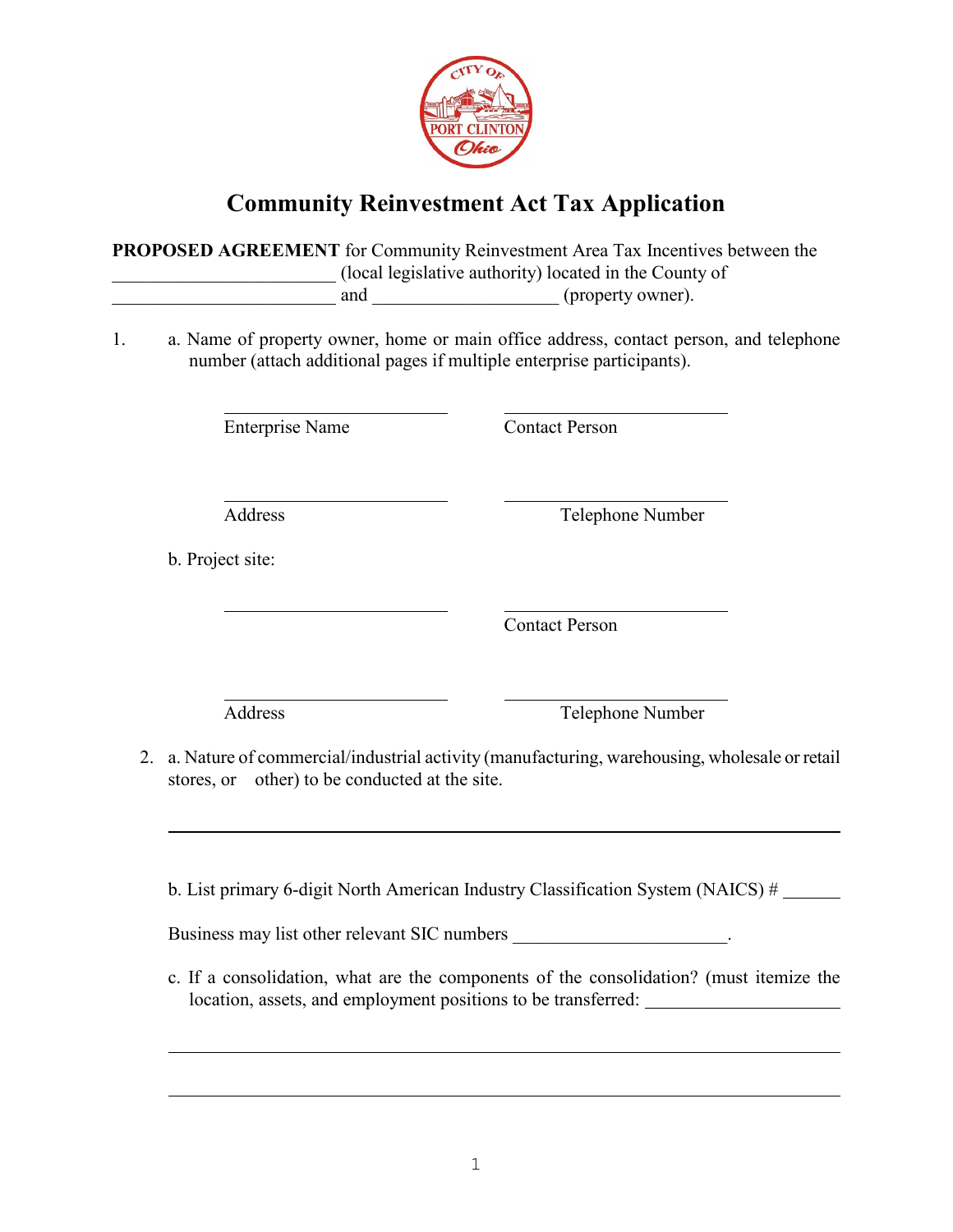

d. Form of business of enterprise (corporation, partnership, proprietorship, or other).

3. Name of principal owner(s) or officers of the business.

 $\overline{a}$ 

- 4. a. State the enterprise's current employment level at the proposed project site:
	- b. Will the project involve the relocation of employment positions or assets from one Ohio location to another? Yes No

c. If yes, state the locations from which employment positions or assets will be relocated and the location to where the employment positions or assets will be located:

- d. State the enterprise's current employment level in Ohio (itemized for full and part-time and permanent and temporary employees):
- e. State the enterprise's current employment level for each facility to be affected by the relocation of employment positions or assets:
- f. What is the projected impact of the relocation, detailing the number and type of employees and/or assets to be relocated?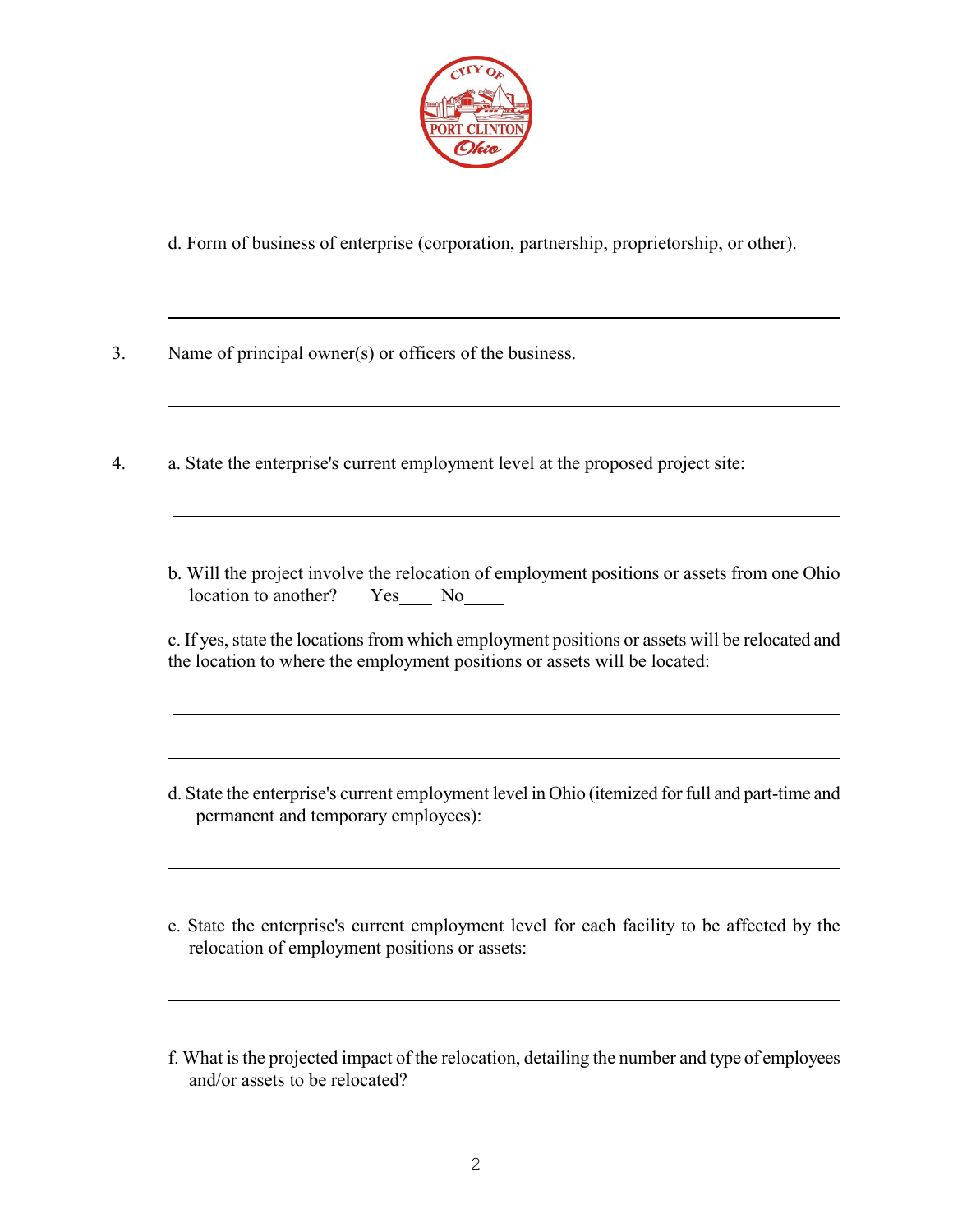

## 5. Does the Property Owner owe:

- a. Any delinquent taxes to the State of Ohio or a political subdivision of the state?  $Yes$  No  $\_\_$
- b. Any moneys to the State or a state agency for the administration or enforcement of any environmental laws of the State? Yes No
- c. Any other moneys to the State, a state agency or a political subdivision of the State that are past due, whether the amounts owed are being contested in a court of law or not? Yes No
- d. If yes to any of the above, please provide details of each instance including but not limited to the location, amounts and/or case identification numbers (add additional sheets).

6. Project Description: 7. Project will begin , 20 and be completed , 20 and 5.20 provided a tax exemption is provided.

- 8. a. Estimate the number of new employees the property owner will cause to be created at the facility that is the project site (job creation projection must be itemized by the name of the employer, full and part-time and permanent and temporary):
	- b. State the time frame of this projected hiring: yrs.
	- c. State proposed schedule for hiring (itemize by full and part-time and permanent and temporary employees):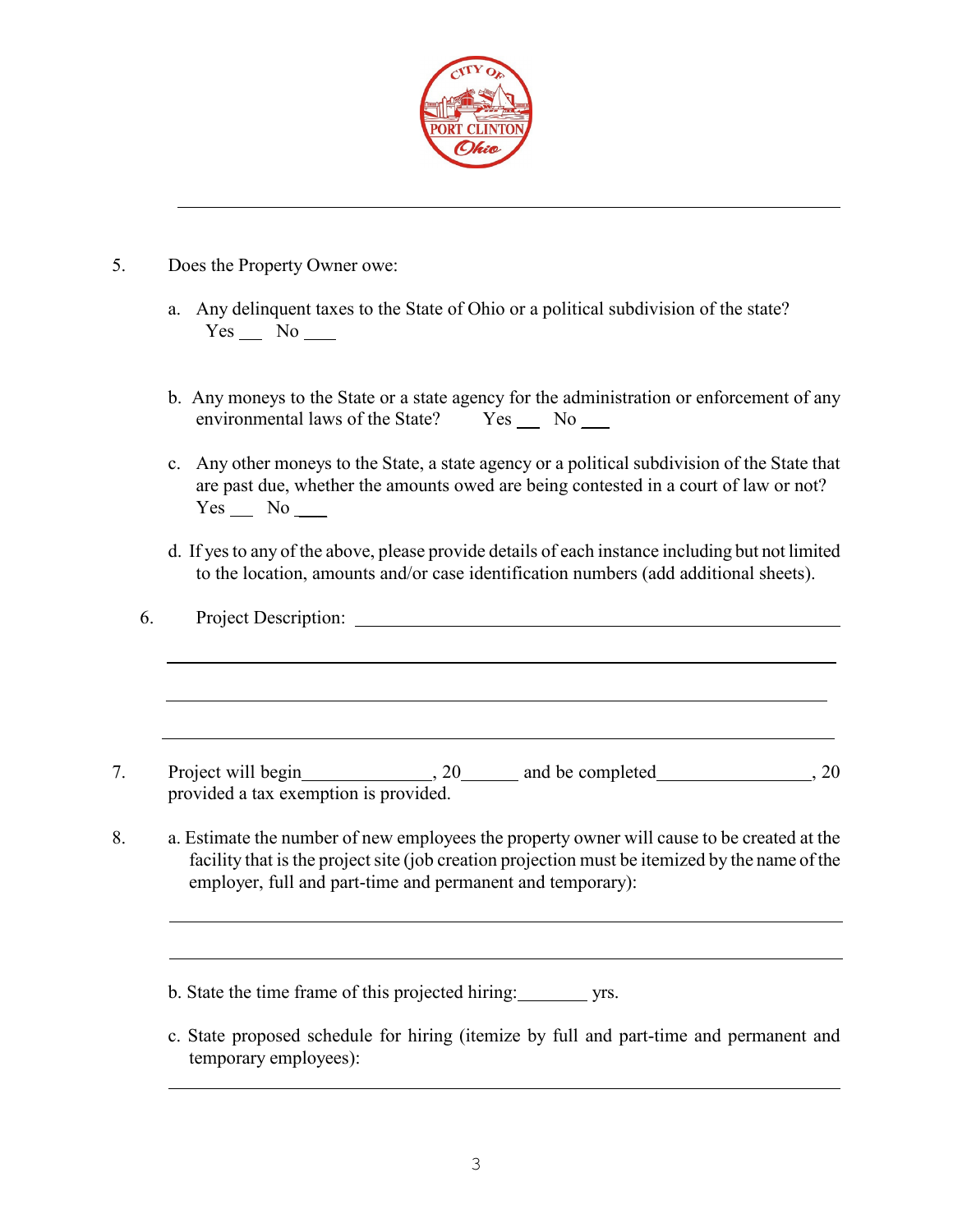

- 9. a. Estimate the amount of annual payroll such new employees will add \$ (new annual payroll must be itemized by full and part-time and permanent and temporary new employees).
	- b. Indicate separately the amount of existing annual payroll relating to any job retention claim resulting from the project: \$
- 10. An estimate of the amount to be invested by the enterprise to establish, expand, renovate or occupy a facility:

| А.                                   | Acquisition of Buildings:           |  |
|--------------------------------------|-------------------------------------|--|
| <b>B.</b>                            | <b>Additions/New Construction:</b>  |  |
| C.                                   | Improvements to existing buildings: |  |
| D.                                   | Machinery & Equipment:              |  |
| Ε.                                   | Furniture & Fixtures:               |  |
| F.                                   | Inventory:                          |  |
| <b>Total New Project Investment:</b> |                                     |  |

- 11. a. Business requests the following tax exemption incentives: \_\_\_\_\_ % for \_\_\_\_\_\_ years covering real \_\_\_\_\_\_ as described above. Be specific as to the rate, and term.
	- b. Business's reasons for requesting tax incentives (be quantitatively specific as possible)

Submission of this application expressly authorizes (name of local jurisdiction) to contact the Ohio Environmental Protection Agency to confirm statements contained within this application including item # 5 and to review applicable confidential records. As part of this application, the property owner may also be required to directly request from the Ohio Department of Taxation, or complete a waiver form allowing the Department of Taxation to release specific tax records to the local jurisdiction considering the request.

The Applicant agrees to supply additional information upon request.